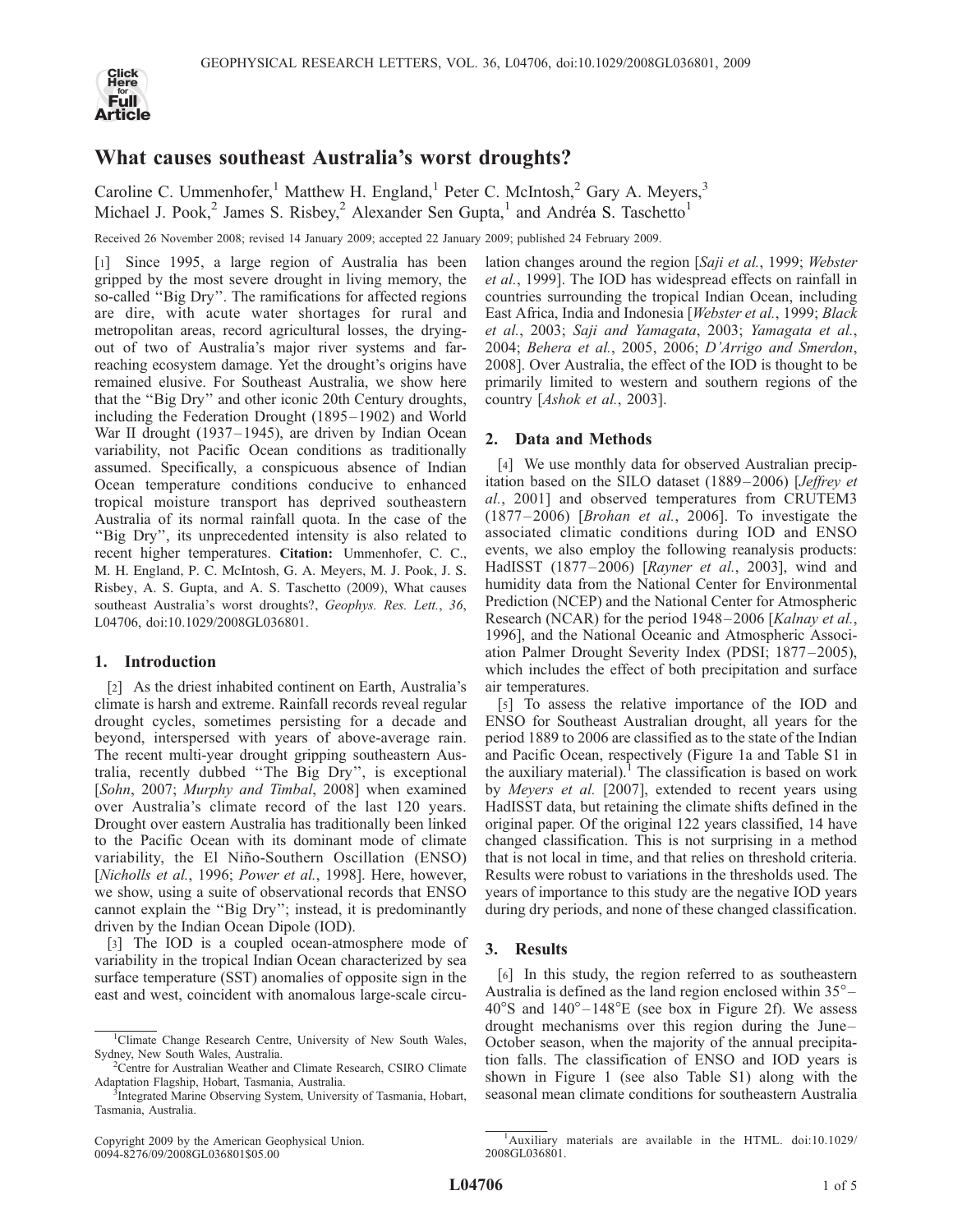

Figure 1. Historical record of IOD and ENSO years and mean climatic conditions over Southeast Australia. (a) Years of positive/negative IOD (red) and El Niño/La Niña (blue) years. (b) Timeseries of anomalous precipitation (mm month<sup>-1</sup>), with 5-year running mean superimposed in red, (c) 5-yr running mean of temperature  $({}^{\circ}C)$ , with a 15-year running mean superimposed in green, and (d) 5-yr running mean of Palmer Drought Severity Index (PDSI) over southeastern Australia during June-October. The gray shaded bars highlight periods of below average precipitation when the 5-year running mean falls below one standard deviation. (d) The duration of three major droughts indicated with horizontal black bars.

for the period 1889–2006. An extended period of belowaverage rainfall is apparent post-1995 (Figure 1b). This period is characterized by severe drought conditions, with the largest negative PDSI value of the 20th Century, close to 4 (Figure 1d). These low-rainfall years are exacerbated by anomalously warm temperatures of  $0.3-0.6^{\circ}$ C above the long-term average (Figure 1c) [Cai and Cowan, 2008a], contributing to the severity of the drought via increased potential evaporation [Nicholls, 2004].

[7] Since 1995, several El Niño and positive IOD events have occurred, both generally associated with below-average rainfall across Australia [Nicholls et al., 1996; Power et al., 1998; Ashok et al., 2003; Saji and Yamagata, 2003]. However, their frequency (one El Niño and two positive IOD events over 13 years) is not unusual and several periods with substantially more frequent and stronger El Niño or positive IOD events do not exhibit a corresponding multiyear drought. In addition, since it is rare for positive IOD events to evolve successively, they are unlikely to cause multi-year droughts. As a result, it is difficult to argue that the positive IOD and El Niño events are the primary cause

of the extreme conditions post-1995. Moreover, four La Niña events have occurred since 1995, which are generally associated with above-average rainfall for the region [Wang and Hendon, 2007]. It has been proposed that a reduction in La Niña events contributes to the autumn rainfall decline in Southeast Australia since 1950 [Cai and Cowan, 2008b]. However for the Big Dry, with its frequent La Niña events (Figure 1a), this is again unlikely to be a major contributing factor. In contrast, there has been a complete absence of negative IOD events throughout this latest drought period, with the last negative IOD occurring in 1992 (Figure 1a). Negative IOD events are characterized by above-average rainfall over southern regions of Australia resulting from an interaction between the tropics and temperate zone that increases moisture advection onto the region [Pook et al., 2006; Risbey et al., 2009] (see also Figure 2d). This interaction is visible as the often observed northwest cloudbands [Tapp and Barrel, 1984]. The lack of negative IOD events thus deprives Southeast Australia of its normal rainfall quota. In addition, it is apparent from Figure 1c that drought conditions during the Big Dry have been exacerbated by higher temperatures [Nicholls, 2004], leading to the lowest PDSI value on record (Figure 1d).

[8] Looking back at the historical record of drought periods in Southeast Australia we find a similar pattern operating for most multi-year droughts throughout the 20th Century. The 1895–1903 Federation Drought for example, which also exhibits very low PDSI values, lies at the end of an extended spell without any negative IOD events (Figure 1). Similarly, the World War II drought (1937–1945) occurred during a period of sustained dry conditions persisting from 1935 to 1949 (Figure 1b), with only one negative IOD event in 1942 (Figure 1a). The rainfall timeseries picks up a modest increase in precipitation during that year, although drought conditions were not broken. The short-lived but intense dry conditions centered around 1913 also occurred in the absence of negative IOD events, exacerbated by several El Niños and a positive IOD event. In the 1920s, anomalous dry conditions persisted from 1924 to 1931, toward the end of a sustained period with no negative IOD events (but three La Niña events) between 1919 and 1930. The anomalous dry years in the late  $1960s$  (1965 – 1972) again occurred toward the end of an extended period with only one negative IOD and two La Niña events lasting from 1961 to 1972. A consistent feature across the 20th Century southeastern droughts is thus a notable lack of negative IOD events. In contrast, periods with above-average rainfall are often associated with frequent negative IOD events (e.g., 1915– 1918, the 1970s and early 1990s; Figures 1a and 1b). Precipitation over Southeast Australia thus seems to be intimately linked to the occurrence of negative IOD events, with all of the main multi-year droughts associated with periods of very few or no events. The net occurrence of only three negative IOD events during the combined multi-year droughts of the past 120 years (highlighted in Figure 1) is highly significant (at the 98% confidence level; as determined by Monte Carlo testing by randomly shuffling the IOD/ENSO categories 10000 times over the period 1889– 2006).

[9] To examine the underlying mechanisms linking the IOD and drought conditions, the composited SST, moisture flux (integrated from the surface to 500hPa) and precipita-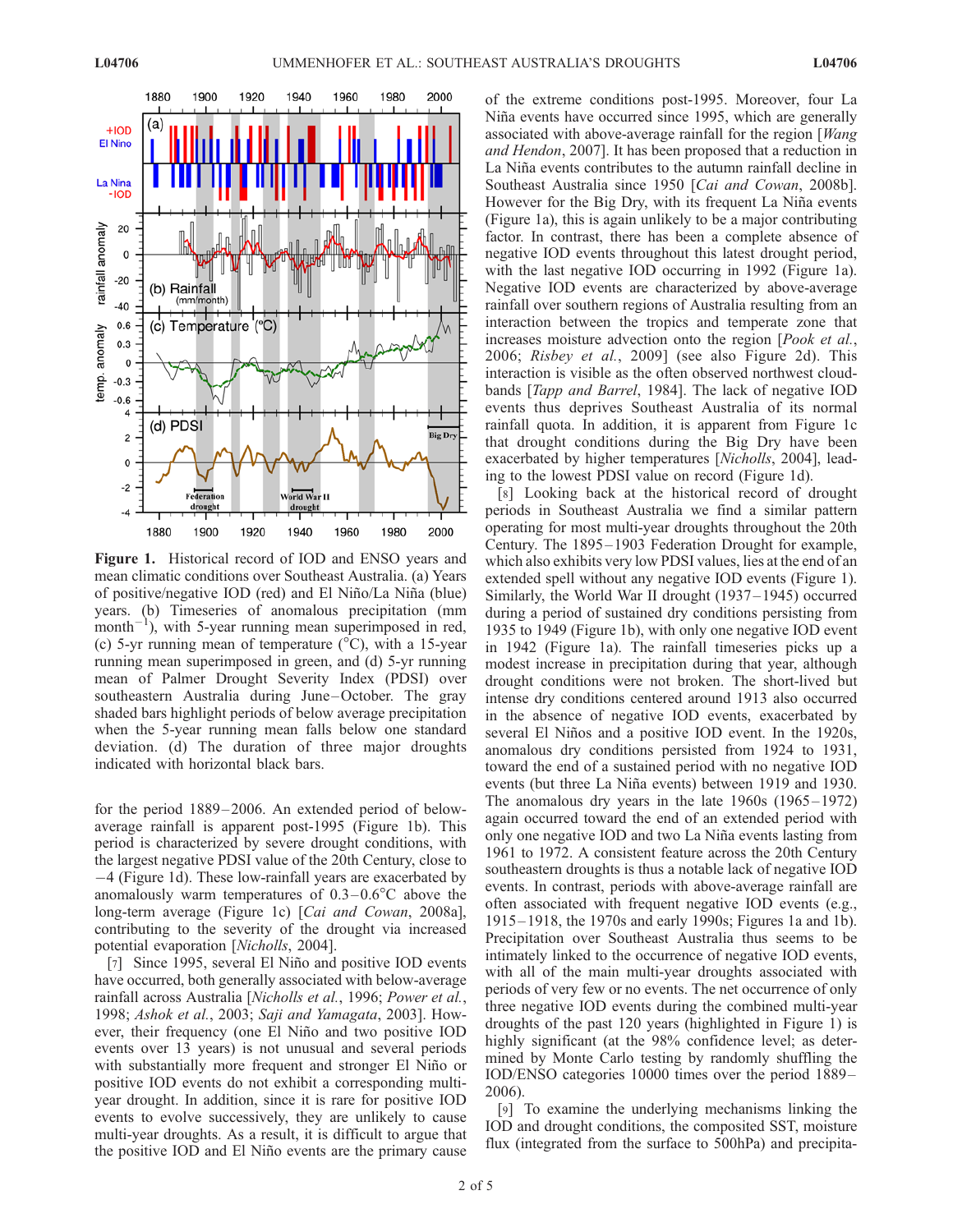

Figure 2. Characteristic climate conditions during pure IOD years. Composite of anomalies in (a, b) SST ( $^{\circ}$ C), (c, d) moisture flux (kg m<sup>-1</sup>s<sup>-1</sup>), and (e, f) precipitation (mm month<sup>-1</sup>) for the June-October months during pure positive and negative IOD years. The box in Figure 2f indicates the area defined as southeastern Australia for the analyses in Figures 1, 3. Dashed lines and black vectors denote anomalies that are significant at the 80% (90% for SST) confidence level as estimated by a two-tailed *t*-test.

tion during positive and negative IOD events are shown in Figure 2. While still a topic of research, there is increasing evidence that the IOD often occurs independently of ENSO events [Meyers et al., 2007; Luo et al., 2008]. To isolate the effect of the Indian Ocean from ENSO conditions, the composites are only taken for years in which ''pure'' IOD events occur, i.e. events wherein the state of the Pacific Ocean was neutral with regard to ENSO. The classification presented here uses the longest available record period, but qualitatively similar results are obtained when using other IOD/ENSO classifications [Yamagata et al., 2004].

[10] During positive and negative IOD events, the SST anomaly composites across the Indian Ocean show the characteristic basin-scale dipole pattern (Figures 2a and 2b) [Saji et al., 1999; Webster et al., 1999], with the associated changes to the wind field, leading to changes in moisture flux across the region (Figures 2c and 2d). Moisture flux anomalies during positive IOD events indicate easterly anomalies along the equator in the central and western Indian Ocean (Figure 2c), leading to above-average rainfall over eastern Africa [Webster et al., 1999; Black et al., 2003; Saji and Yamagata, 2003; Ummenhofer et al., 2009]. During negative IOD events, in contrast, anomalous eastward moisture flux occurs across the eastern Indian Ocean, bringing enhanced rainfall to the Indonesian Archipelago [Saji and Yamagata, 2003]. For Australia, negative IOD events are characterized by enhanced tropical moisture flux reaching southern and western regions (Figure 2d) [Ansell et al., 2000]. The situation is reversed during positive IOD events (Figure 2c). Precipitation anomalies over Australia reveal below-average rainfall for much of the continent during positive IOD events, with anomalies of  $-10$  to  $-15$  mm/month sustained over the east and southeast of the continent (Figure 2e). In contrast, enhanced rainfall is recorded during negative IOD events in Southeast Australia, Tasmania and in the west, with anomalies in the Southeast reaching in excess of 15 mm/month (Figure 2f). An asymmetry is apparent in how positive and negative IOD events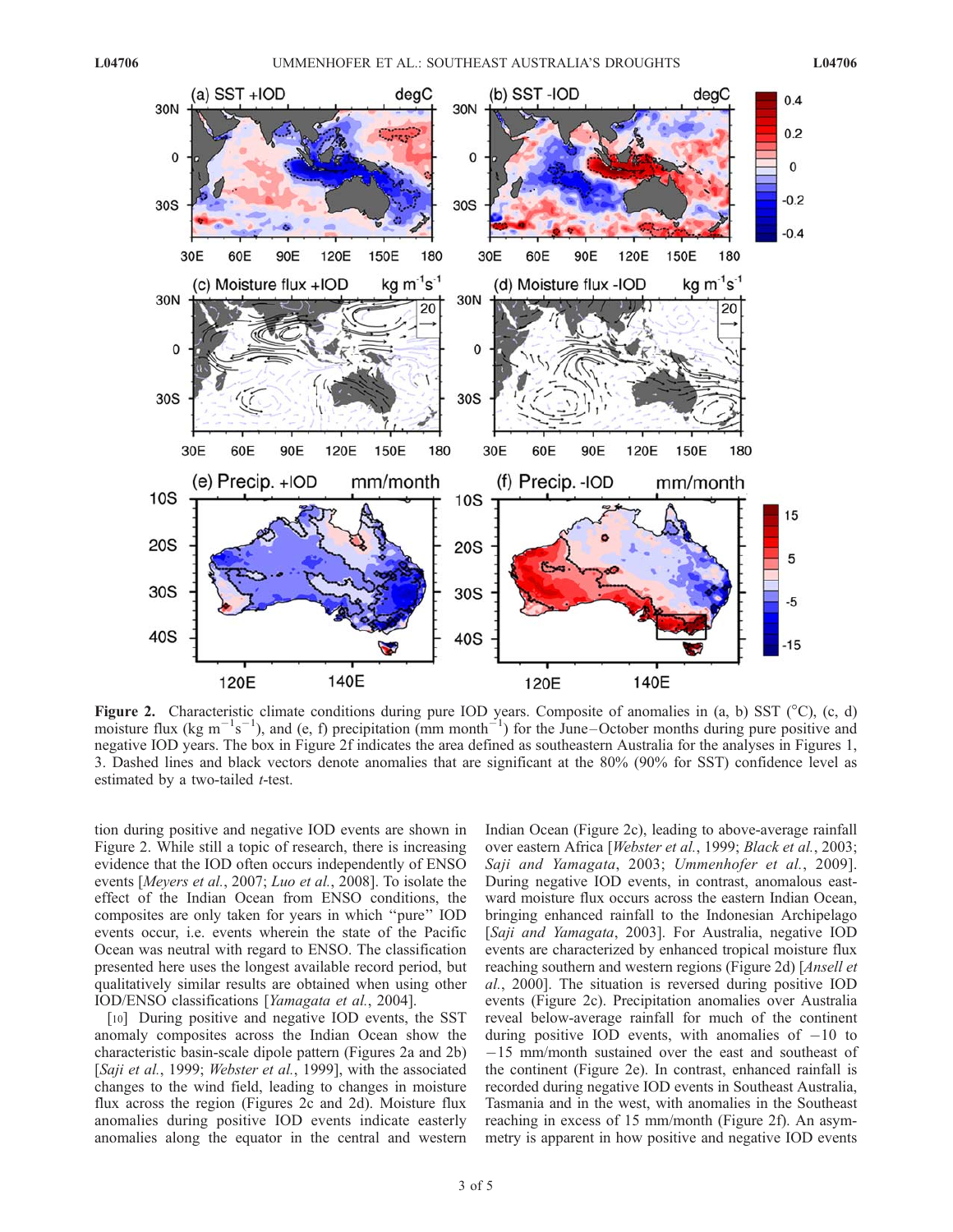

Figure 3. Mean Southeast Australian rainfall anomalies for the different ENSO/IOD categories. June–October rainfall anomalies (mm month<sup>-1</sup>) over Southeastern Australia shown as dots for pure IOD (red), pure ENSO (blue) and for years with co-occurring ENSO and IOD events (green), with positive events on the left, neutral years (black) in the middle, and negative years on the right. The colored boxes are delimited by the upper and lower quartiles, with the middle bar denoting the median rainfall. Dashed lines indicate the 90% confidence level (as estimated by Monte Carlo testing) for the medians for the different categories (indicated in color), with only the lower (upper) threshold shown for the positive (negative) categories. The number of years (N) in each category is indicated at the top.

project onto precipitation (Figures  $2e-2f$ ) over adjacent land-masses around the Indian Ocean. Examining composites of all IOD events, i.e. including those co-occurring with ENSO, previous studies have found that the SST anomalies and associated impacts during the positive phase have a greater magnitude than those during the negative phase. As a result, earlier work has often focused on the positive phase of the IOD [Black et al., 2003; D'Arrigo and Smerdon, 2008]. In contrast, here we show that it is actually a lack of the negative IOD phase that provides a more robust explanation for southeastern Australian drought.

[11] To assess the relative importance of ENSO for Southeast Australian climate we also show the composites during ''pure'' ENSO events, i.e. with the Indian Ocean in a neutral state (Figure S1). The composites reveal the characteristic ENSO pattern of SST anomalies with the El Niño associated with cold temperatures in the western Pacific and warm anomalies across the central and eastern Pacific Ocean. La Niña years exhibit an inverse distribution of temperatures to El Niño. El Niño years are associated with widespread reductions in rainfall across the eastern half of the Australian continent (Figure S1e). During La Niña years, increased onshore moisture flux occurs along the northeast of the country, accounting for the enhanced precipitation over the east and northeast. However, in the

southeast of the country, south of 34°S, "pure" La Niña events only show modest above-average rainfall. These anomalous wet conditions are enhanced when looking at all La Niña events, i.e. including those events co-occurring with negative IOD events. Thus, most of the positive impact of La Niña on Southeast Australian rainfall via modulations of the northwest cloudbands described earlier [Cai and Cowan, 2008b], may simply be an artifact of the La Niña events co-occurring with a negative IOD phase.

[12] We further explore the relative impact of IOD and ENSO on Southeast Australian precipitation by assessing the regionally-averaged June–October rainfall recorded for individual years in the separate categories; i.e., both pure and combined IOD/ENSO years, as well as for neutral years (Figure 3). Monte Carlo testing was employed to determine the 90% confidence level for the medians to be distinguishable from zero. The median is significantly different from zero in only two of the pure categories, namely during pure El Niño and pure negative IOD years. A median rainfall anomaly of  $-11$  mm/month is recorded for Southeast Australia during pure El Niño years, with all but two events out of twelve showing below-average precipitation. During negative IOD events, the median rainfall anomaly is +12 mm/month, with all but one year out of eight recording above-average precipitation. There is a tendency for positive IOD events to have reduced rainfall and La Niña events to have increased rainfall, but these are not significant at the 90% level. Years with co-occurring ENSO and IOD events record the largest rainfall anomalies over southeastern Australia; in years with both a positive IOD and an El Niño, a median rainfall anomaly of close to  $-20$  mm/month is observed, while a negative IOD co-occurring with La Niña exhibits  $+16$  mm/month above average. To summarize Figure 3, the sign of the rainfall anomalies over Southeast Australia during pure La Niña and positive IOD events is highly variable, whereas El Niño years consistently result in dry conditions and negative IOD years consistently in wet conditions (see also Figure S1). Moreover, a lack of negative IOD events is observed throughout most of the multi-year droughts of the 20th Century, and in particular is a prominent feature of the present Big Dry (Figure 1). The same cannot be said about ENSO, with both negative and positive phases occurring during all of the major 20th Century droughts.

### 4. Conclusion

[13] We have demonstrated that Indian Ocean variability, more than ENSO, is the key driver of the major droughts over the past 120 years in the region of southeastern Australia examined in this study. In particular during virtually all of Australia's iconic droughts, including the Federation Drought (1895–1902), the World War II drought (1937– 1945), and the present ''Big Dry'' (post-1995), the IOD has remained persistently 'positive' or 'neutral'. During the negative phase of the IOD, unusually wet conditions dominate across southern regions of Australia, due to an interaction between the tropics and the temperate zone that increases regional moisture advection. The conspicuous lack of the "negative" phase of the IOD during the major droughts thus deprives Southeast Australia of its normal rainfall quota. Future work will use climate model output to